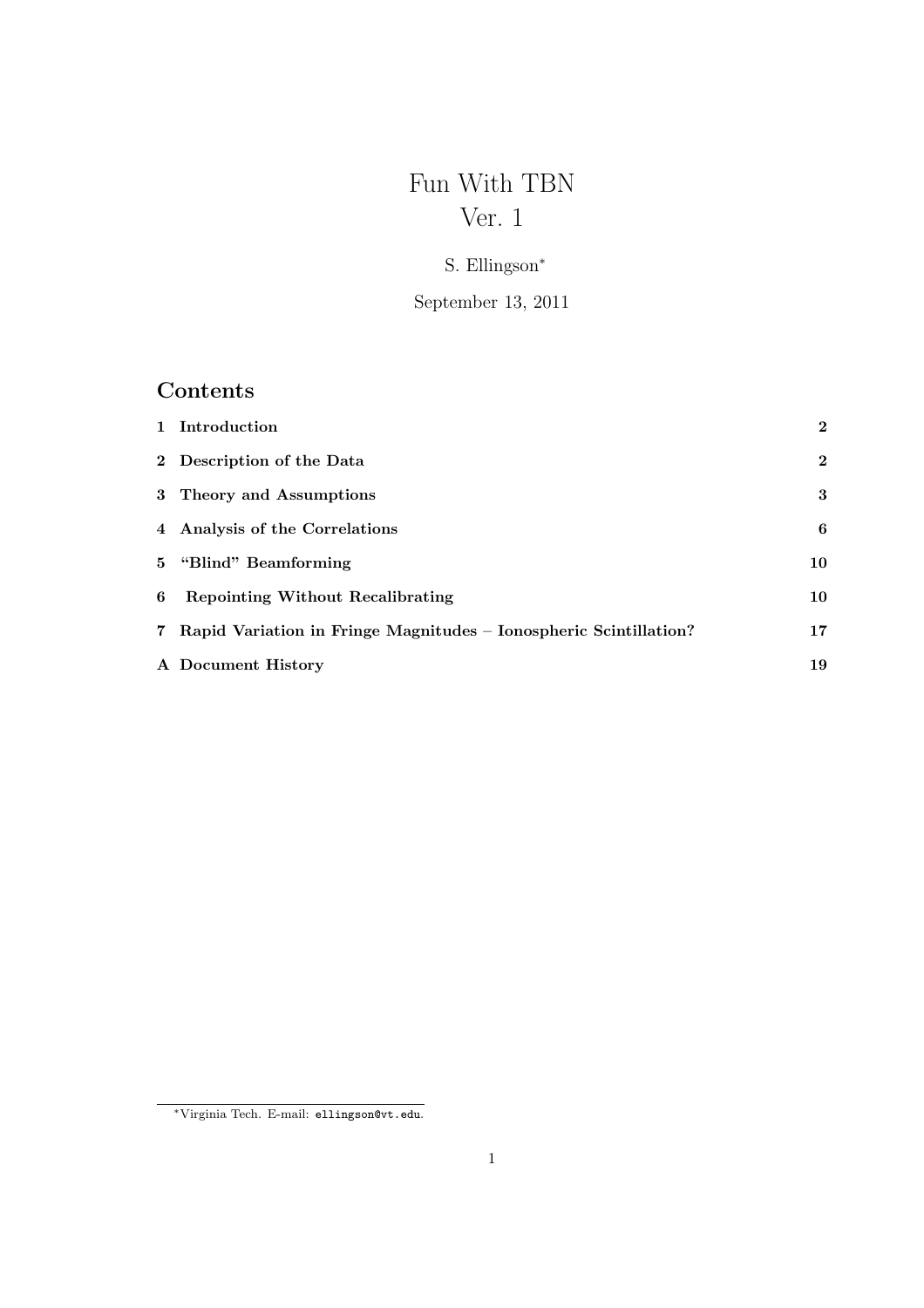### 1 Introduction

This memo demonstrates the use of 74.03 MHz TBN data for array calibration and beamforming in observations of the strong radio sources Cas A and Cyg A. Specifically:

- The calculation of phase-and-sum beamforming coefficients directly from TBN observations of Cyg A is demonstrated. Said differently, it is possible to "phase up" the array on Cyg A having only TBN output and no information about array geometry or instrumental phases. (This is henceforth referred to as "blind" beamforming.)
- Using just one set of "known good" beamforming coefficients (namely, those obtained above) plus the array geometry, the beam can be accurately pointed in other directions. In particular, it is demonstrated that it is possible to point a beam at Cas A using only the Cyg A beamforming coefficients and the array geometry.
- The beam sensitivity specifically, system equivalent flux density  $(SEFD)$  is extracted from observations of Cyg A, and is found to be 8.68 kJy for this pointing using 1 polarization. Scaling this value to account for both polarizations and assuming all dipoles working, the SEFD is 4.05 kJy. This is about 20% better than the value predicted for the same zenith angle in LWA Memo 166.<sup>1</sup>
- The known ratio of the flux densities of Cas A to Cyg A was used to estimate the ratio of the power patterns of the dipoles in the directions of these two sources. The results were distributed over a 3.8 dB range (1 $\sigma$ ). However, the mean value is within ~ 20% of the ratio predicted using the "standalone stand" model of LWA Memo 175, and the variation is consistent with the mutual coupling-induced variations predicted in LWA Memo 166.

A few concerns that merit future attention are also noted. These include:

- The peak sidelobe levels of the phase-and-sum beam appear to be about −10 dB much higher than expected from previous studies. It is possible that this is due to mutual coupling.
- A large irregular oscillation on time scales of 10–100 s is seen in the beamformer output. The same oscillation appears to be present in the individual baselines (although it is hard to be sure about this). Possible causes include ionospheric scintillation and locally-generated multipath.
- The "DC" term in the dipole-to-outrigger fringes seems much larger than the sum of the expected contributions (namely, the "DC" term of the sky brightness correlation, and crosstalk within the instrument).

## 2 Description of the Data

All work described in this memo is from the single dataset 055792 001156533, which is 60 minutes of 100 kSPS TBN data starting at 22:12 MDT August 18, 2011. The instantaneous bandwidth of this data is approximately  $B = 67$  kHz. At the mid-point of this observation (22:42 MDT), the positions of Cyg A and Cas A were as indicated in Table 1.

LWA-1 appears to have been in good working order during the data collection, although 21 of 260 stands were excluded from analysis either because they are not installed (e.g., stands 257, 259, and 260), exhibited low signal level, or exhibited some other anamoly (e.g. failed to produce the expected fringes). Thus, a total of 239 stands are used in the analyses described in this memo. Only the North-South-aligned polarizations of these stands are used, so a total of 239 dipoles are considered.

<sup>&</sup>lt;sup>1</sup>It should be noted that SEFD depends on both pointing relative to the zenith (due to beam gain) as well as pointing with respect to RA/Dec (due to externally-dominated system temperature).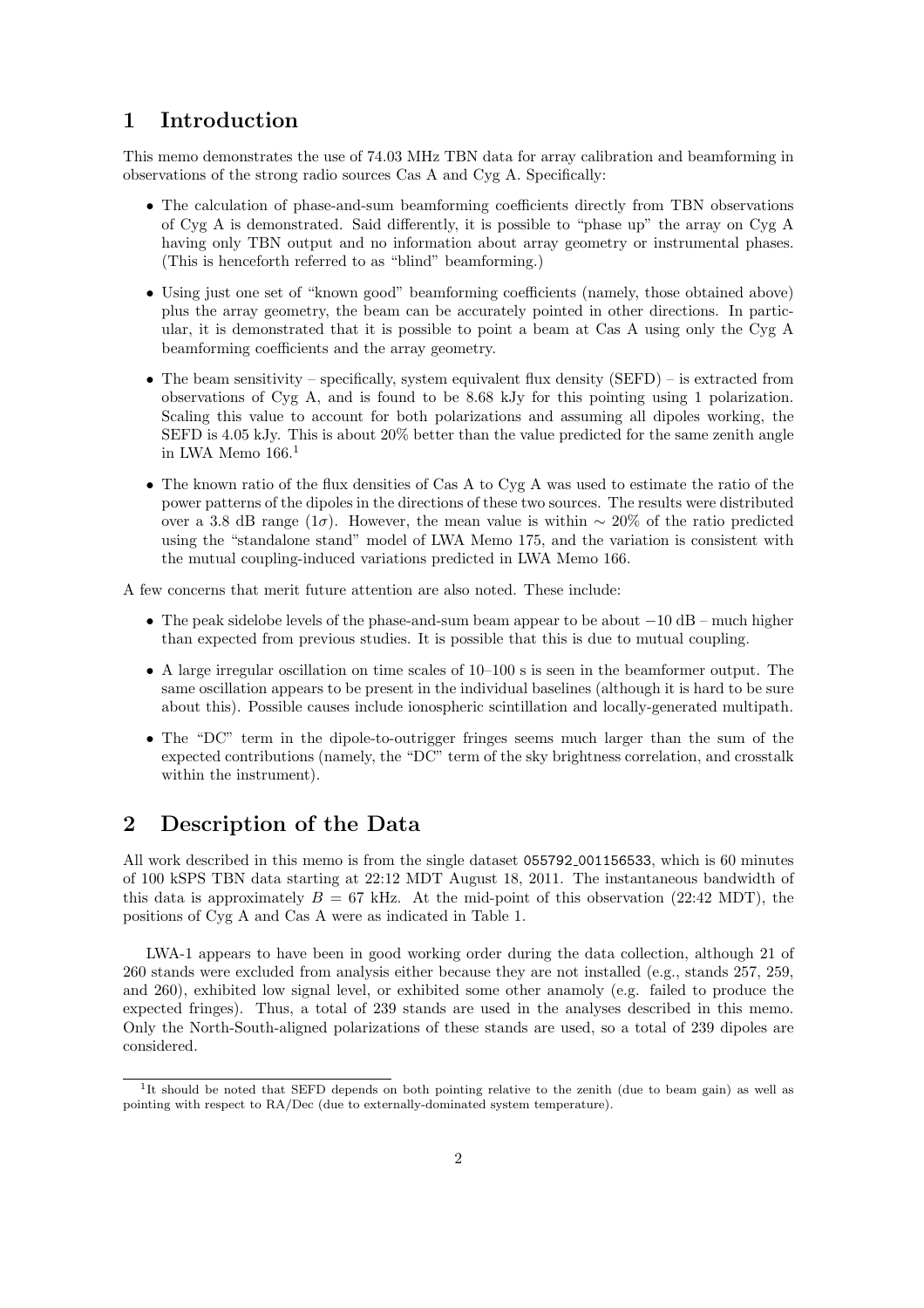|  | Source    RA (h:m:s) Dec (d:m:s)   Az (d:m:s) $Z$ (d:m:s)   Flux density |                        |  |
|--|--------------------------------------------------------------------------|------------------------|--|
|  |                                                                          | $10:11:14$   17.06 kJy |  |
|  | Cas A    23:23:26.00 +58:48:00.0   38:29:11                              | $46:26:32$   17.13 kJy |  |

Table 1: Astronomical source data relevant to this dataset. Azimuth and zenith angle  $(Z)$  are specified for the midpoint time of the observation. The flux densities are the 73.8 MHz values given in LWA Memo 155 [1], scaled to 74.03 MHz using  $\alpha = -0.58$  and  $\alpha = -0.72$  for Cyg A and Cas A respectively, and Cas A is further scaled by −0.75%/yr [2].

The data are output from LWA1 in complex-valued baseband "I-Q" format, with 8 bits for I and 8 bits for Q. A frequency of zero in this dataset corresponds to a sky frequency of 74.03 MHz. RFI conditions appear to have been relatively benign, as is apparent in the results presented in this memo. As part of (my) standard RFI mitigation procedures, about 0.03% of the samples (those having the largest magnitudes) were "plinked"; i.e., set to zero. The plinked samples are roughly uniformly distributed throughout the dataset; i.e., generally not associated with long (i.e., many contiguous samples) events.

#### 3 Theory and Assumptions

The analyses described in this memo are entirely narrowband; that is, it is assumed that delays are perfectly represented as phase shifts. This is justified by the fact that that the maximum timeof-flight across the longest baseline in the array (about 390 m) is 1.3  $\mu$ s << the sample period  $(100 \text{ kSPS})^{-1} = 10 \mu\text{s}$ . Within the station array itself – i.e., excluding the "outrigger" stand (258) – the maximum time-of-flight decreases to about 0.4  $\mu$ s. Lifting the narrowband assumption (either by channelizing the data and operating on narrower subbands, or by using fractional sample delay techniques in lieu of phase-only processing) might yield slightly better results, but probably not significant improvement in the context of this study.

For later convenience, we now introduce some mathematical shorthand. The voltage induced at dipole  $n$  is assumed to have the form

$$
u_n(t) = a_n(\psi_1)s_1(t) + a_n(\psi_2)s_2(t) + z_n(t)
$$
\n(1)

where  $s_1(t)$  and  $s_2(t)$  are the signals incident from discrete point sources 1 and 2 at a reference point at the origin of the array coordinate system,  $a_n(\psi)$  represents the response of antenna n to a signal incident from direction  $\psi$  (including the effect of displacement from the origin), and  $z_n(t)$  is the signal induced in antenna n by external noise. " $\psi$ " is shorthand for a two-dimensional pointing (e.g.,  $\theta \& \phi$ , or altitude  $\&$  azimuth). External noise is assumed to dominate over internal noise, although this assumption will not prove to be important in subsequent analysis here.

The value which is actually measured,  $x_n(t)$ , depends on the instrumental gain and phase  $c_n$  (a complex coefficient), which is assumed to be time invariant, so that  $x_n(t) = c_n u_n(t)$ . For convenience, we define  $h_n(\psi) = c_n a_n(\psi)$  so that

$$
x_n(t) = h_n(\psi_1)s_1(t) + h_n(\psi_2)s_2(t) + c_n z_n(t) . \tag{2}
$$

Let  $y(\psi_p, t)$  be the output of the phase-and-sum beamformer which points in direction  $\psi_p$ , where  $p = 1$  (for source 1) or 2 (for source 2). This output can be written in the form

$$
y(\psi_p, t) = \sum_{n=1}^{N} b_n(\psi_p) x_n(t) , \qquad (3)
$$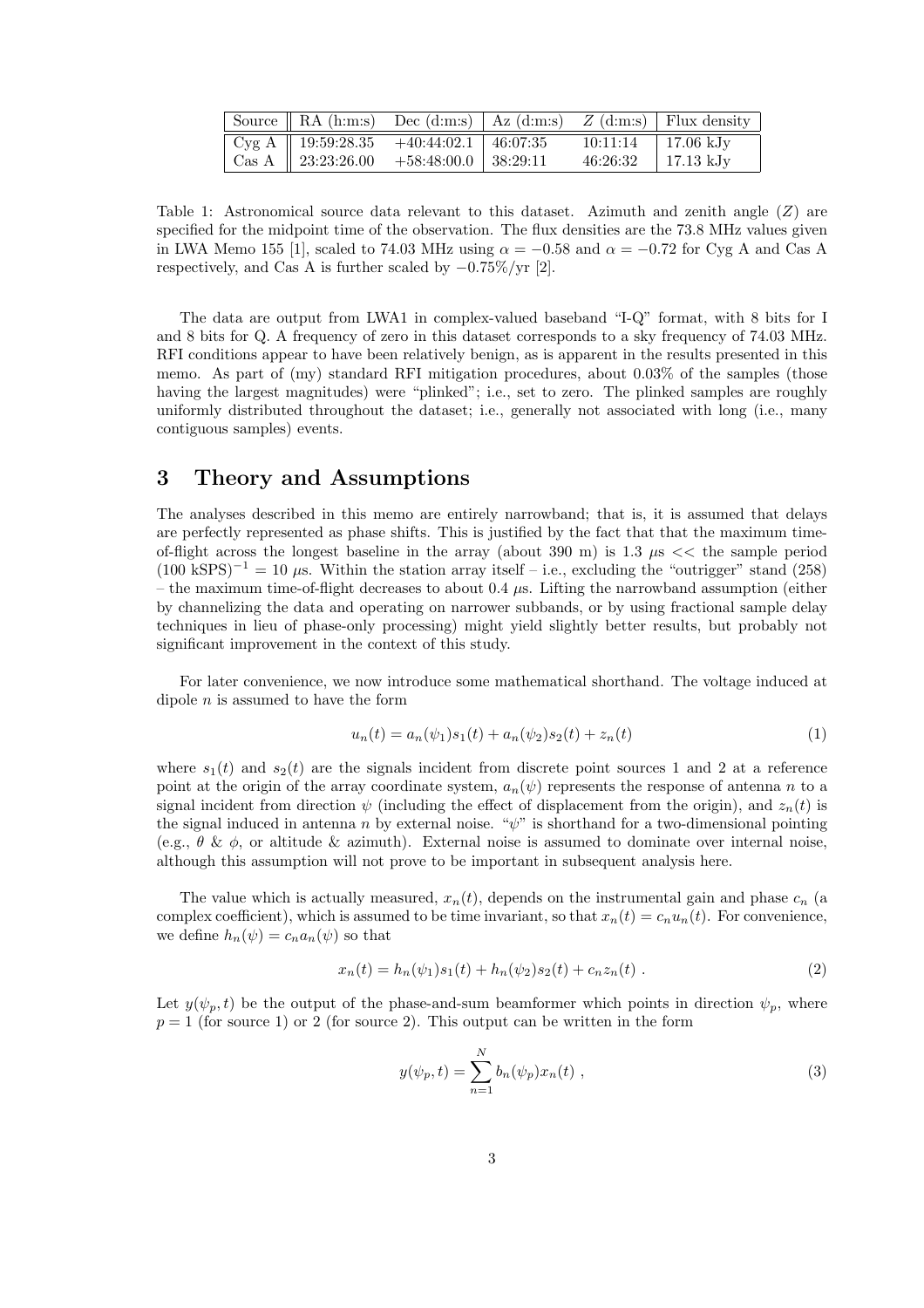where the phase-and-sum beamforming coefficients  $b_n(\psi_p)$  are given by

$$
b_n(\psi_p) = \frac{h_n^*(\psi_p)}{|h_n(\psi_p)|} \ . \tag{4}
$$

This leaves the question of how to determine the  $h_n(\psi_p)$ 's. One possible strategy is simply to use the definition  $h_n(\psi_p) = c_n a_n(\psi_p)$ , which would require accurate knowledge of the array geometry (currently reasonable to assume), accurate knowledge of the antenna patterns (not safe to assume) and accurate knowledge of the instrumental gains and phases (currently not safe to assume in light of recently discovered DP issues). Alternatively, we can obtain the  $h_n(\psi_p)$ 's (and subsequently the  $b_n(\psi_p)$ 's) directly from the data. The procedure is derived below.

The correlation between the data  $x_n(t)$  and  $x_m(t)$  collected from any two antennas n and m is

$$
\rho_{nm}(t) = \int_{t-\tau}^{t} x_n(t') x_m^*(t') dt' = \langle x_n(t) x_m^*(t) \rangle \tag{5}
$$

where  $\tau$  is the integration time, and the "angle brackets" notation on the right is used as a convenient shorthand for time domain averaging. Assuming the  $x_n(t)$ 's have the form of Equation 2, and assuming  $s_1(t)$ ,  $s_2(t)$ , and the  $z_n(t)$ 's are mutually uncorrelated,  $\rho_{nm}$  has the form

$$
\rho_{nm}(t) = h_n(\psi_1) h_m^*(\psi_1) \left\langle |s_1(t)|^2 \right\rangle + h_n(\psi_2) h_m^*(\psi_2) \left\langle |s_2(t)|^2 \right\rangle + c_n c_m^* \left\langle z_n(t) z_m^*(t) \right\rangle . \tag{6}
$$

Let  $S_1 = \langle |s_1(t)|^2 \rangle$ , and note  $S_1$  is time-invariant if the flux of source 1 is time-invariant. Similarly,  $S_2 = \langle |s_2(t)|^2 \rangle$ . Employing this notation, we have

$$
\rho_{nm}(t) = h_n(\psi_1)h_m^*(\psi_1)S_1 + h_n(\psi_2)h_m^*(\psi_2)S_2 + c_n c_m^*(z_n(t)z_m^*(t)) \quad . \tag{7}
$$

It will be demonstrated in the next section that it is possible to identify and separate the three terms in the above equation when  $\rho_{nm}(t)$  is obtained directly from data. Let the first term – the part of the correlation associated with the source  $1 -$  be  $\rho_{nm}^{(1)}(t)$ ; i.e.,

$$
\rho_{nm}^{(1)}(t) = h_n(\psi_1) h_m^*(\psi_1) S_1 \tag{8}
$$

Now, imagine we obtain  $\rho_{nm}^{(1)}(t)$  for  $n = 1...N$  and some fixed m (we will choose m to correspond to the outrigger dipole later, but this is not important at the moment), from the data, using Equation 5. From this set of N correlations, let us choose just one – we shall call it  $\rho_{lm}^{(1)}(t)$  – to be a "reference" correlation. Now note for each n:

$$
\frac{\rho_{nm}^{(1)}(t)}{\rho_{lm}^{(1)}(t)} = \frac{h_n(\psi_1)h_m^*(\psi_1)S_1}{h_l(\psi_1)h_m^*(\psi_1)S_1} = \frac{h_n(\psi_1)}{h_l(\psi_1)}.
$$
\n(9)

Further, note

$$
\left[\frac{\rho_{nm}^{(1)}(t)}{\rho_{lm}^{(1)}(t)}\right]^* \left|\frac{\rho_{nm}^{(1)}(t)}{\rho_{lm}^{(1)}(t)}\right|^{-1} = \left(\frac{h_n(\psi_1)}{h_l(\psi_1)}\right)^* \left|\frac{h_n(\psi_1)}{h_l(\psi_1)}\right|^{-1} = \frac{h_n^*(\psi_1)}{|h_n(\psi_1)|} \left[\frac{h_l^*(\psi_1)}{|h_l(\psi_1)|}\right]^{-1} = b_n(\psi_1) \left[\frac{h_l^*(\psi_1)}{|h_l(\psi_1)|}\right]^{-1}.
$$
\n(10)

In other words: the above  $N$  values, which can be obtained from data, give us the  $N$  phase-and-sum beamforming coefficients times a unity-magnitude constant which is the same for all  $n$ . Since the only difference from  $b_n(\psi_1)$  is a phase shift which is the same for all n, these values are equally suitable as phase-and-sum beamforming coefficients. We shall refer to the coefficients obtained in this way as the  $b_n^{(l)}(\psi_1)$ 's. Similarly, we may obtain  $b_n^{(l)}(\psi_2)$ 's, which are the beamforming coefficients for pointing toward  $\psi_2$  (source 2).

Summarizing: The "blind" procedure for generating the N phase-and-sum beamforming coefficients  $b_n^{(l)}(\psi_p)$  is as follows: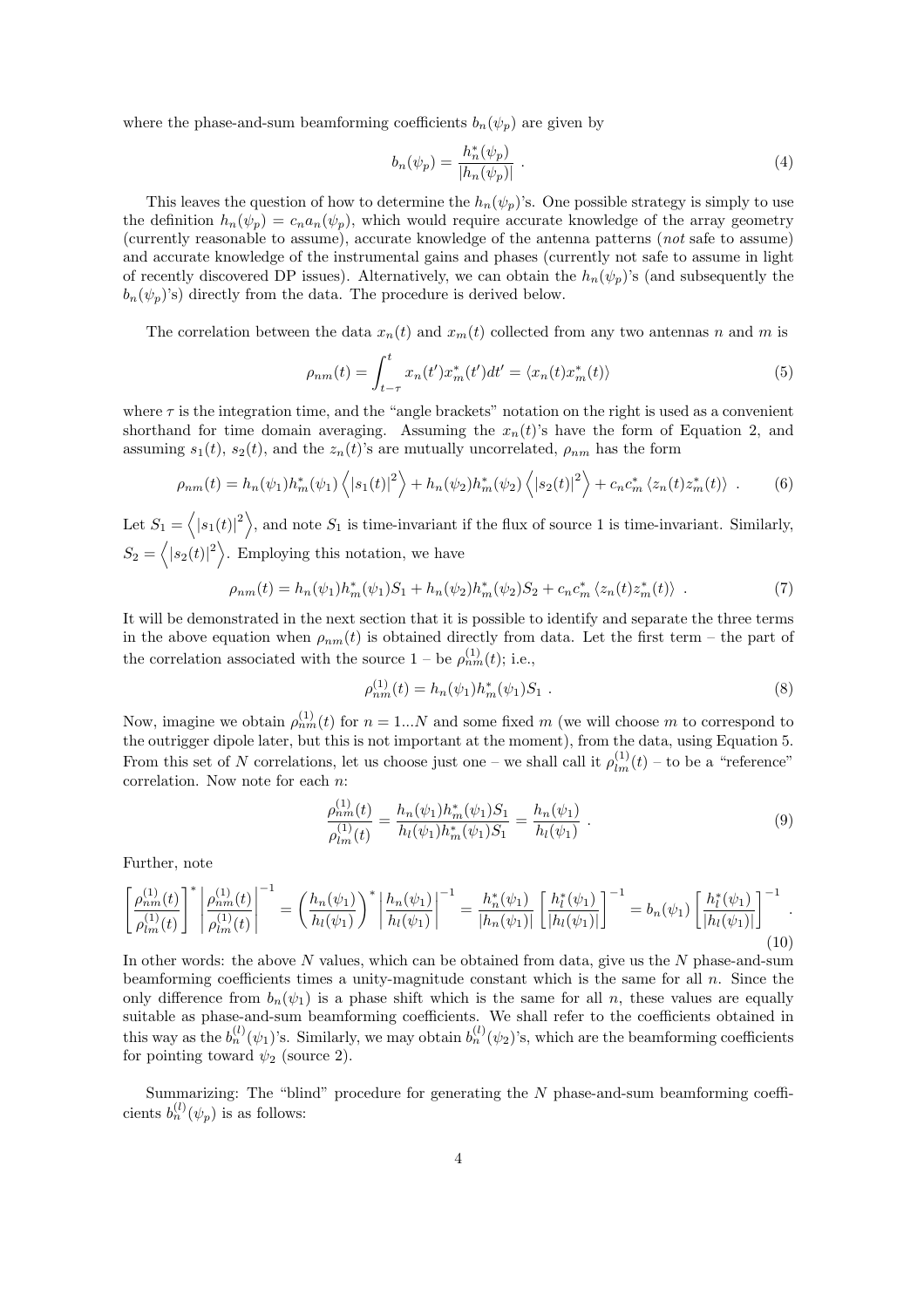- 1. Obtain the N correlations  $\rho_{nm}(t)$  with respect to antenna m (we will use the outrigger dipole) using Equation 5;
- 2. Extract the  $\rho_{nm}^{(p)}(t)$ 's (contributions to  $\rho_{nm}(t)$ 's from the source of interest) using the method described in the next section; and then
- 3. Divide each  $\rho_{nm}^{(p)}(t)$  by one of the correlations  $(\rho_{lm}^{(p)}(t))$ , conjugate, and divide by the magnitude, as shown in Equation 10.

It should be noted that this procedure makes no assumptions about mutual coupling or the uniformity of antenna patterns; thus the best possible result will be obtained regardless of the effects of mutual coupling and independently of the details of the antenna pattern.

Finally, we consider the problem of how to point a beam in directions other than  $\psi_1$  or  $\psi_2$ ; i.e., directions other than those for which we have strong point sources available for blind calibration. From Equation 9, we have

$$
\frac{\rho_{nn}^{(1)}(t)}{\rho_{lm}^{(1)}(t)} = \frac{h_n(\psi_1)}{h_l(\psi_1)} = \frac{c_n a_n(\psi_1)}{h_l(\psi_1)} .
$$
\n(11)

We define  $c_n^{(l)}$  as follows:

$$
c_n^{(l)} = \left[\frac{\rho_{nm}^{(1)}(t)}{\rho_{lm}^{(1)}(t)}\right] a_n^{-1}(\psi_1) = \frac{c_n}{h_l(\psi_1)}.
$$
\n(12)

Note that the  $c_n^{(l)}$ 's are simply the  $c_n$ 's times a constant which is the same for all n. Now from Equation 4:

$$
b_n(\psi_1) = \frac{h_n^*(\psi_1)}{|h_n(\psi_1)|} = \frac{c_n^* a_n^*(\psi_1)}{|c_n a_n(\psi_1)|} = \frac{\left(c_n^{(l)}\right)^* a_n^*(\psi_1)}{\left|c_n^{(l)} a_n(\psi_1)\right|} \frac{h_l^*(\psi_1)}{|h_l(\psi_1)|} . \tag{13}
$$

Now from Equation 10 we have:

$$
b_n^{(l)}(\psi_1) = \frac{\left(c_n^{(l)}\right)^* a_n^*(\psi_1)}{\left|c_n^{(l)} a_n(\psi_1)\right|} \tag{14}
$$

Thus, the  $c_n^{(l)}$ 's can be determined directly from data if the  $a_n(\psi_1)$ 's are known. Then, the corresponding phase-and-sum beamforming coefficients for any other direction  $\psi$  are obtained using the same  $c_n^{(l)}$ 's with the appropriate  $a_n(\psi)$ 's, as follows:

$$
b_n^{(l)}(\psi) = \frac{\left(c_n^{(l)}\right)^* a_n^*(\psi)}{\left|c_n^{(l)} a_n(\psi)\right|} \ . \tag{15}
$$

Summarizing: The "repointing without recalibrating" procedure for generating phase-and-sum beamforming coefficients for any direction  $\psi$  is as follows:

- 1. Obtain the  $\rho_{nm}^{(p)}(t)$ 's from the data, using steps 1 and 2 of the "blind" procedure described earlier, using any strong point source p.
- 2. Compute the  $c_n^{(l)}$ 's using Equation 12.
- 3. Compute the  $b_n^{(l)}(\psi)$ 's using Equation 15.

Note that above procedure assumes knowledge of the  $a_n(\psi)$ 's. These are not known accurately (although for the special cases of  $a_n(\psi_1)$  and  $a_n(\psi_1)$  they can be extracted from data; and perhaps for other  $\psi$  they could be determined using electromagnetic modeling). In this memo, we demonstrate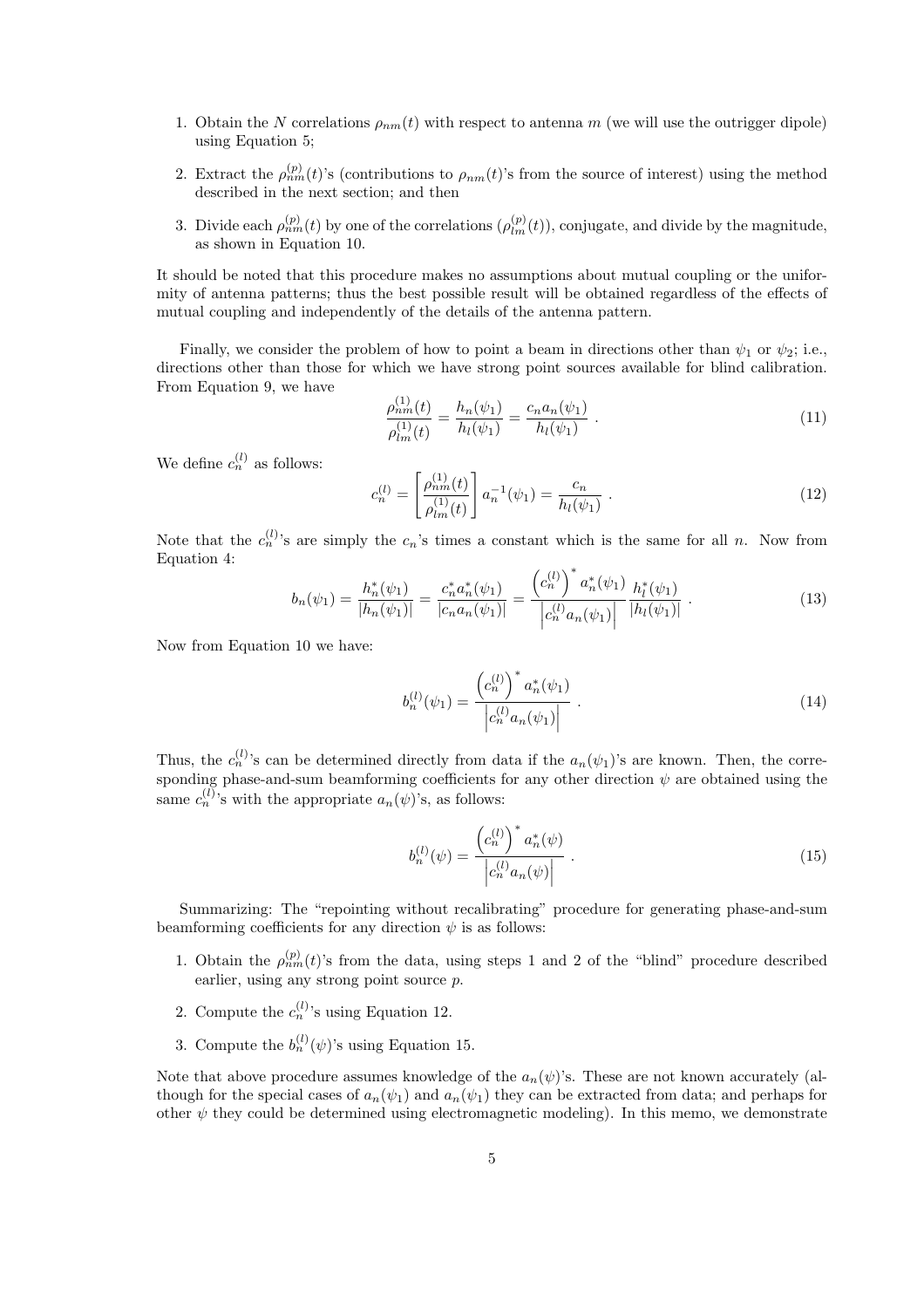that it is possible to form a beam in the desired direction by assuming that the  $a_n(\psi)$ 's are determined solely by array geometry – i.e., the geometry-induced phase shifts due to antenna positions – neglecting the antenna patterns and any differences in the antennas patterns due to mutual coupling or other considerations.

#### 4 Analysis of the Correlations

The phase-and-sum beamforming procedure described above depends on finding  $\rho_{nm}^{(p)}(t)$ ; i.e., the contribution of source p ( $p = 1$  or 2) to the correlations  $\rho_{nm}(t)$  between each antenna n and the reference antenna m. We now tackle this aspect of the problem.

The observed correlation  $\rho_{nm}(t)$  when n is Stand 248 (located on the far west side of the station array) and m is Stand 258 (the outrigger) is shown in Figures 1 and 2. In these figures and throughout this memo, the integration time  $\tau = 10$  s. A fringe pattern is clearly visible with high signal-to-noise ratio.

Figure 3 shows the Fourier transform of the fringe pattern shown in Figures 1 (and 2). To mitigate endpoint effects, a triangular window has been applied to the data before the Fourier transform and the data has been scaled by a factor of 2 to compensate. The transform reveals that the result is strongly dominated by three clearly-identifiable components: From left to right, these are Cyg A  $(50\% \text{ of the power})$ , Cas A  $(21\%)$ , and a zero-frequency  $(40\degree \text{C})$  term (about  $16\%$ ). The associations with Cyg A and Cas A can be confirmed from their fringe rates, which depend only on the length and orientation of the baseline. The "DC" term is a combination of a number of contributions, including the "DC" term in the spatial correlation of the sky brightness temperature (see Figure 13 of [3]) and crosstalk internal to the instrument. However, the observed DC component is quite large compared to the sum of these expected contributions, and should be more carefully studied. For the purposes of this memo, however, it is important only that we be able to separate it from the the contributions of Cyg A and Cas A. In any event, Figure 3 confirms the validity of the two-source-plus-noise model proposed in Section 3, at least for this particular dataset.

Because the contributions of Cyg A and Cas A are well-separated in fringe rate from each other and from the DC term, it is straightforward to separate them. In this study, we simply set to zero all samples outside the expected range of fringe rates for the desired source  $p$  in the Fourier transform of the correlation, and then take the inverse Fourier transform. The result is  $\rho_{nm}^{(p)}(t)$ , plus a tiny residual which is not associated with source  $p$ , but just happens to fall within the same range of fringe rates. It should be noted that this method is not completely foolproof, as it is conceivable that the fringe rates associated with some baselines may be too close to separate. This was not carefully checked, however it does not appear to be have been a significant problem in this dataset/study.

Before moving on, it is interesting to note that Figure 3 already provides sufficient information to estimate the relative gains between two points in the antenna pattern; namely those corresponding to the directions to Cyg A and Cas A. Since the known Cas A  $\prime$  Cyg A flux ratio is currently within  $\sim 1\%$  of 1, the ratios of the corresponding peaks in Figure 3 is essentially the gain ratio. Here it is  $0.42 = -3.7$  dB. For comparison, we can obtain this also by using the "standalone stand" model described in LWA Memo 175 [4] (see also [5]); this model predicts  $-2.8$  dB, for an "error" of −0.9 dB. Figure 7 of LWA Memo 166 [3] suggest that mutual coupling could change the latter result by roughly  $\pm 2$  dB, so the difference could be attributable to mutual coupling. To get a better idea, this experiment was repeated for all 239 dipole-outrigger baselines; the mean was found to be 0.62 with a standard deviation  $\sigma = 0.26$ . The corresponding mean– $\sigma$ , mean, and mean+ $\sigma$  values are −4.3, −2.1, and −0.6 dB, respectively. The corresponding "errors" relative to the model prediction are  $-1.6$ ,  $+0.7$ , and  $+2.2$  dB. Thus, it seems that the model fits the data fairly well in an average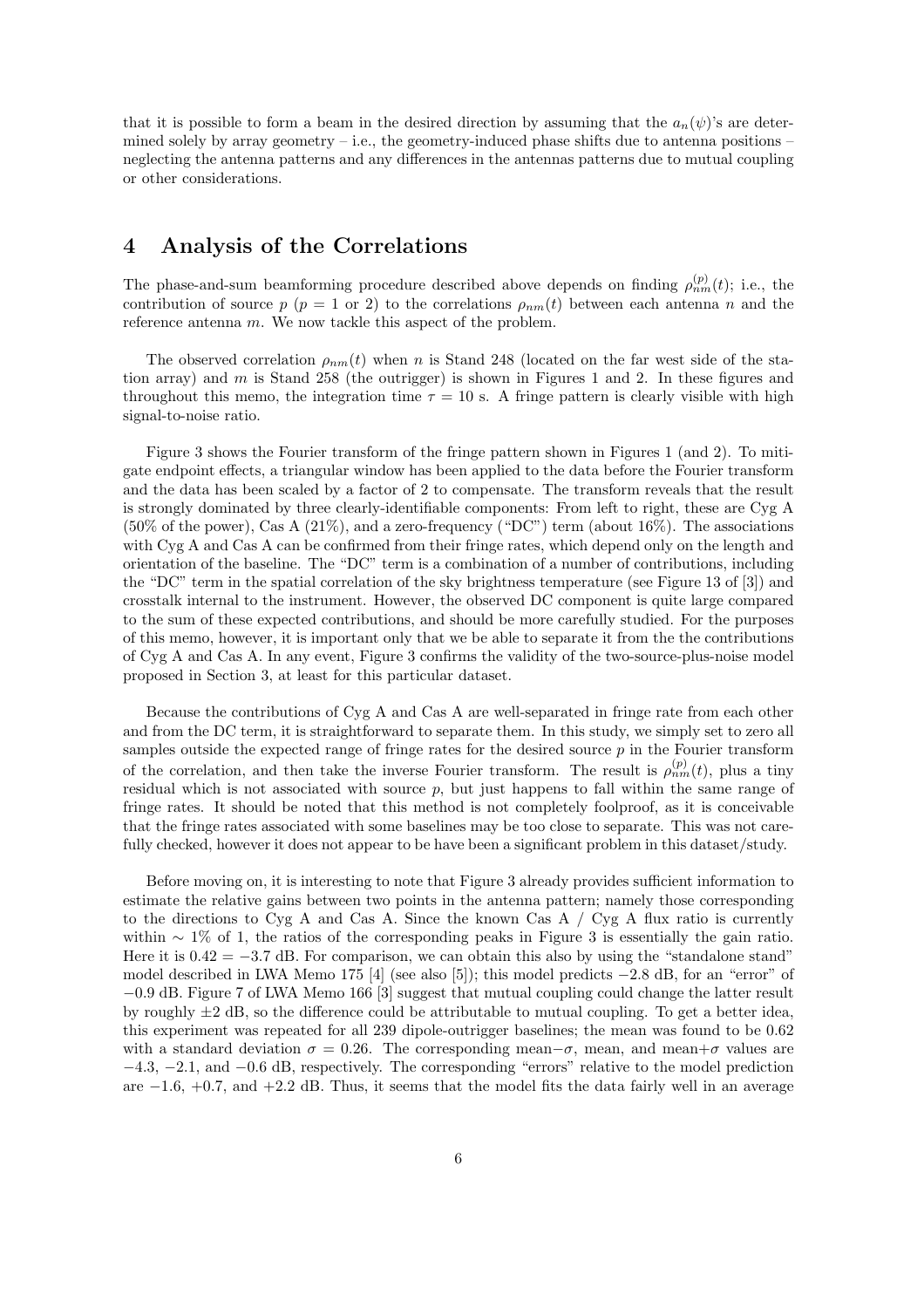

Figure 1:  $\rho_{nm}(t)$ , where n is Stand 258 and m is the outrigger. Top: Real part; Bottom: Imaginary part.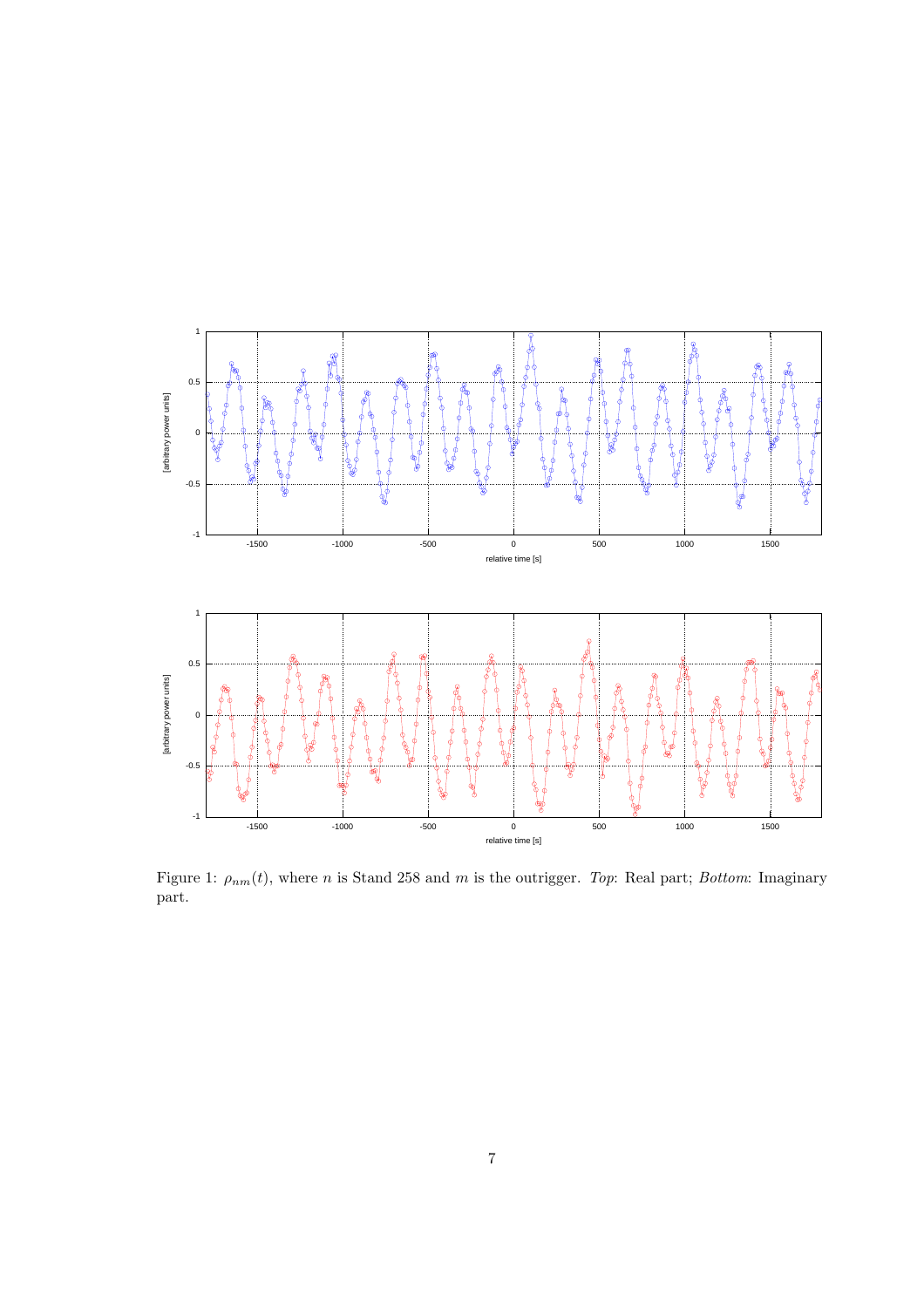

Figure 2: Same as Figure 1, except now the top plot is magnitude, and the bottom plot is phase.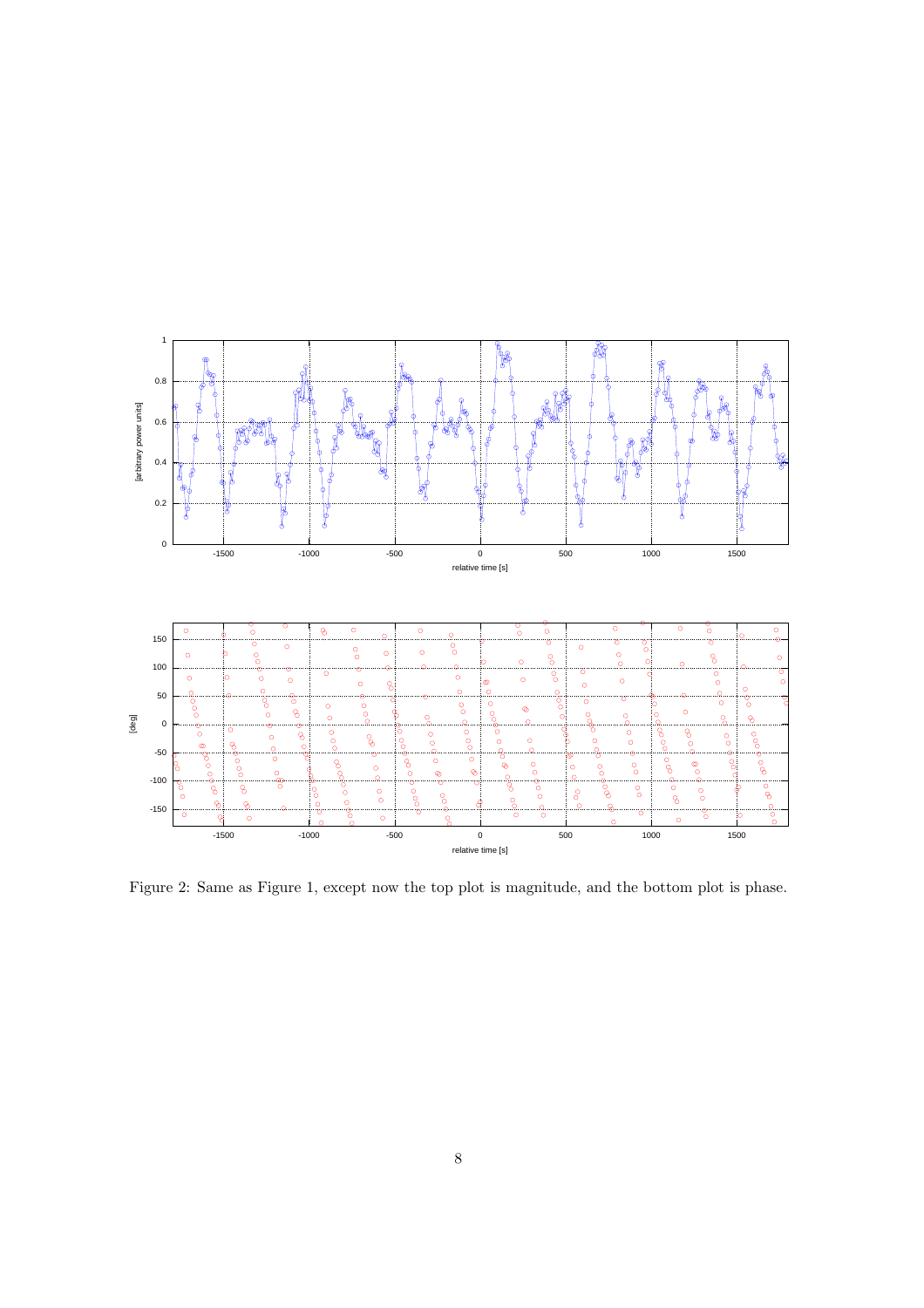

Figure 3: Magnitude of the Fourier transform of the fringe pattern shown in Figure 1. The resolution is  $279 \mu$ Hz.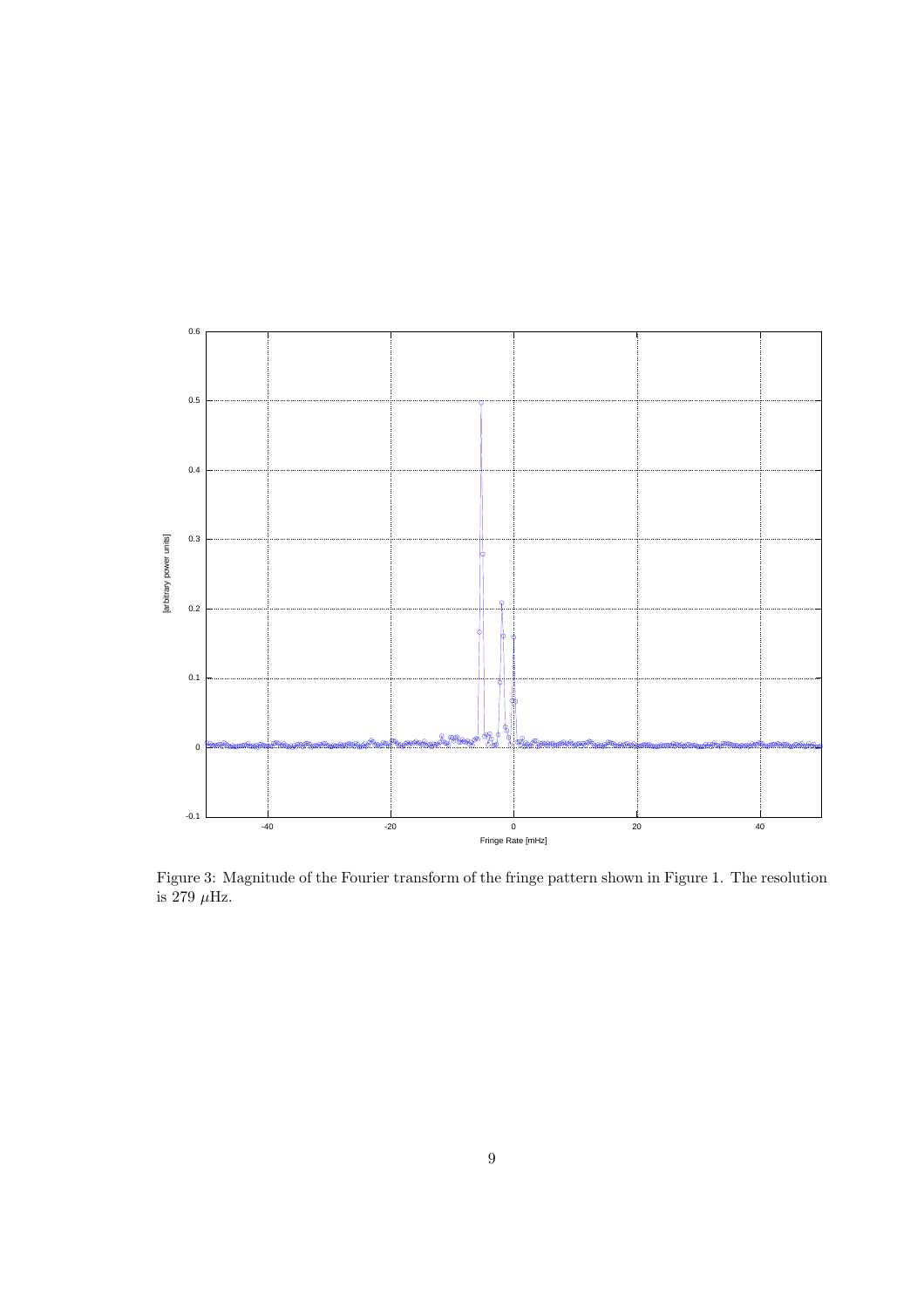sense, but the results are highly variable from baseline to baseline. This is presumably due to mutual coupling, as the observed range of variation is roughly as predicted by Figure 7 of LWA Memo 166.

#### 5 "Blind" Beamforming

We now demonstrate the "blind" beamforming procedure described in Section 3. Beamforming coefficients are obtained for Cyg A (" $p = 1$ ") at the midpoint of the dataset. These coefficients then define a fixed beam through which Cyg A drifts. The result is shown in Figure 4.

From this result and the known flux density of Cyg A (see Table 1) it is possible to estimate the sensitivity of the beam; specifically, the system equivalent flux density (SEFD) for this source and pointing. The SEFD is simply the known flux density divided by the apparent signal-to-noise ratio (SNR). The SNR can be estimated as peak power  $P_{on}$  minus the estimated non-source-related power  $P_{off}$ , divided by  $P_{off}$ . From Figure 4,  $P_{on} \approx 6.70$ ,  $P_{off} \approx 2.26$  (extrapolating across the apparent noise baseline), and so the SEFD is estimated to be 8.68 kJy.

Because LWA1 is strongly sky-noise dominated, a large fraction of the system temperature is due to sky noise received through the main lobe and sidelobes of the beam. This makes it difficult to accurately determine the shape of the beam from Figure 4. The contribution due to distributed sources (e.g., the all-sky "DC" contribution, the Galactic plane, etc.) can be dramatically reduced by correlating the beamformer output with the outrigger dipole. The result in this case is shown in Figure 5. The beamwidth is approximately as expected, with FWHM $\approx 4^{\circ}$ . Note the first sidelobes are clearly visible. The first sidelobe level appears to be approximately −10 dB, which is much higher than predicted in analyses used to design the array geometry [6]. A second concern is the large, rapid oscillation observed across the main lobe of the beam. It is possible that this is ionospheric scintillation; this is considered further in Section 7.

The process is repeated to produce a beam which points at Cas A (" $p = 2$ ") at the midpoint of the dataset. These coefficients then define a fixed beam through which Cas A drifts. The result is shown in Figure 6. Note that the beam is significantly wider; however this is expected as Cas A is at  $Z \approx 46^\circ$  whereas Cyg A is at  $Z \approx 10^\circ$ . The same type of oscillations noted in the Cyg A beam are again clearly visible.

#### 6 Repointing Without Recalibrating

We now demonstrate the "repointing without recalibrating" (henceforth: "RWR") beamforming procedure described in Section 3. Instrumental gains and phases  $(c_n^{(l)}s)$  are obtained using Cyg A at the midpoint of the dataset. The  $a_n$ 's are obtained from array geometry (only) and pointing direction, assuming (implicitly) that the antennas are isotropic and identical. We then attempt repointing to:

- The position of Cyg A 15 minutes prior to the midpoint of the dataset (Figure 7),
- A position 10° toward the horizon relative to the position of Cyg A at the midpoint of the dataset (Figure 8), and
- Cas A (Figure 9).

Note that in each case we obtain the expected result. However, careful comparison of Figures 6 (blind beamforming on Cas A) and 9 (RWR beamforming on Cas A after calibrating on Cyg A) indicates that the beams are not identical.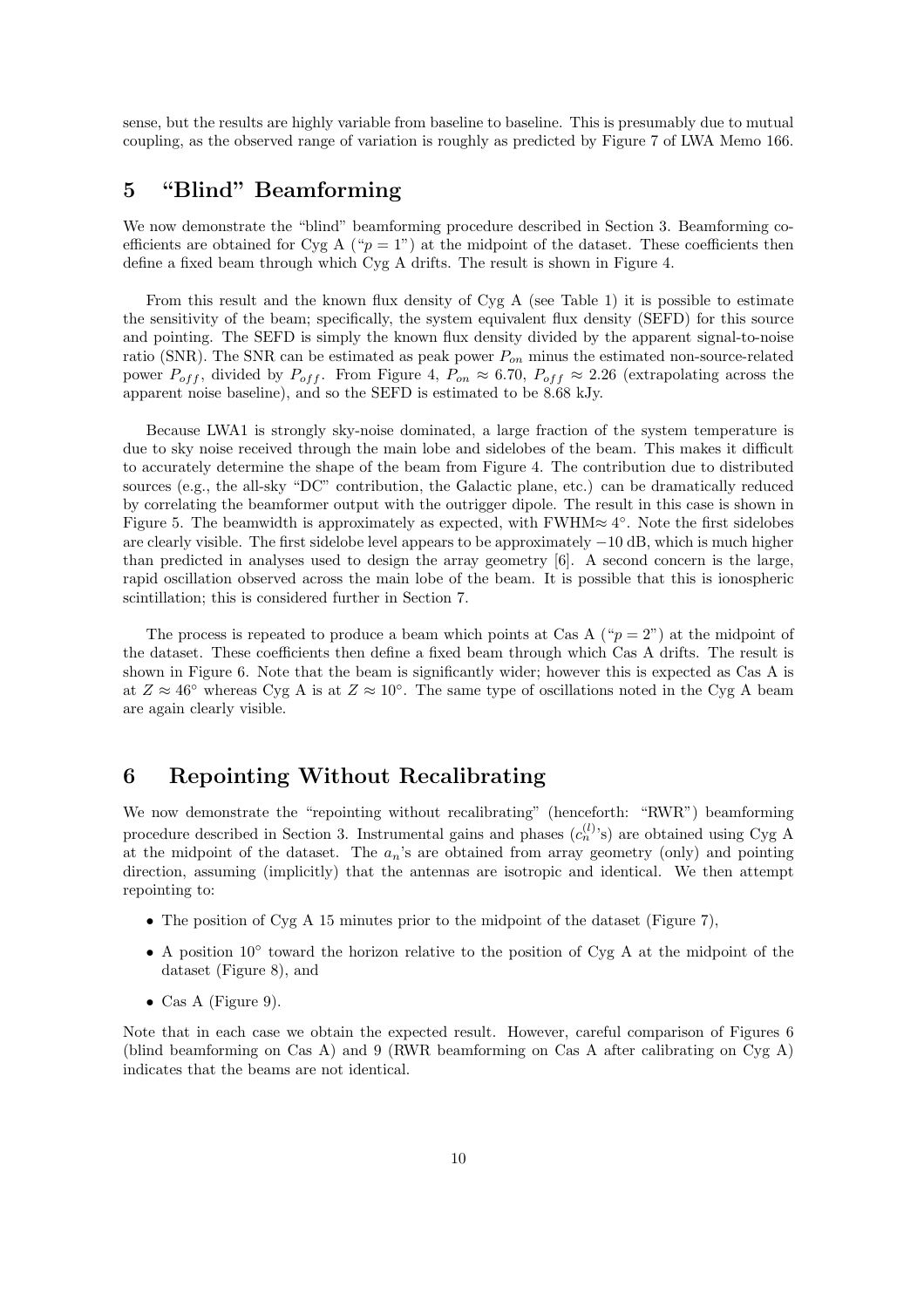

Figure 4: "Blind" beamforming: Cyg A drift scan. The three spikes in the last half of the plot are apparently RFI.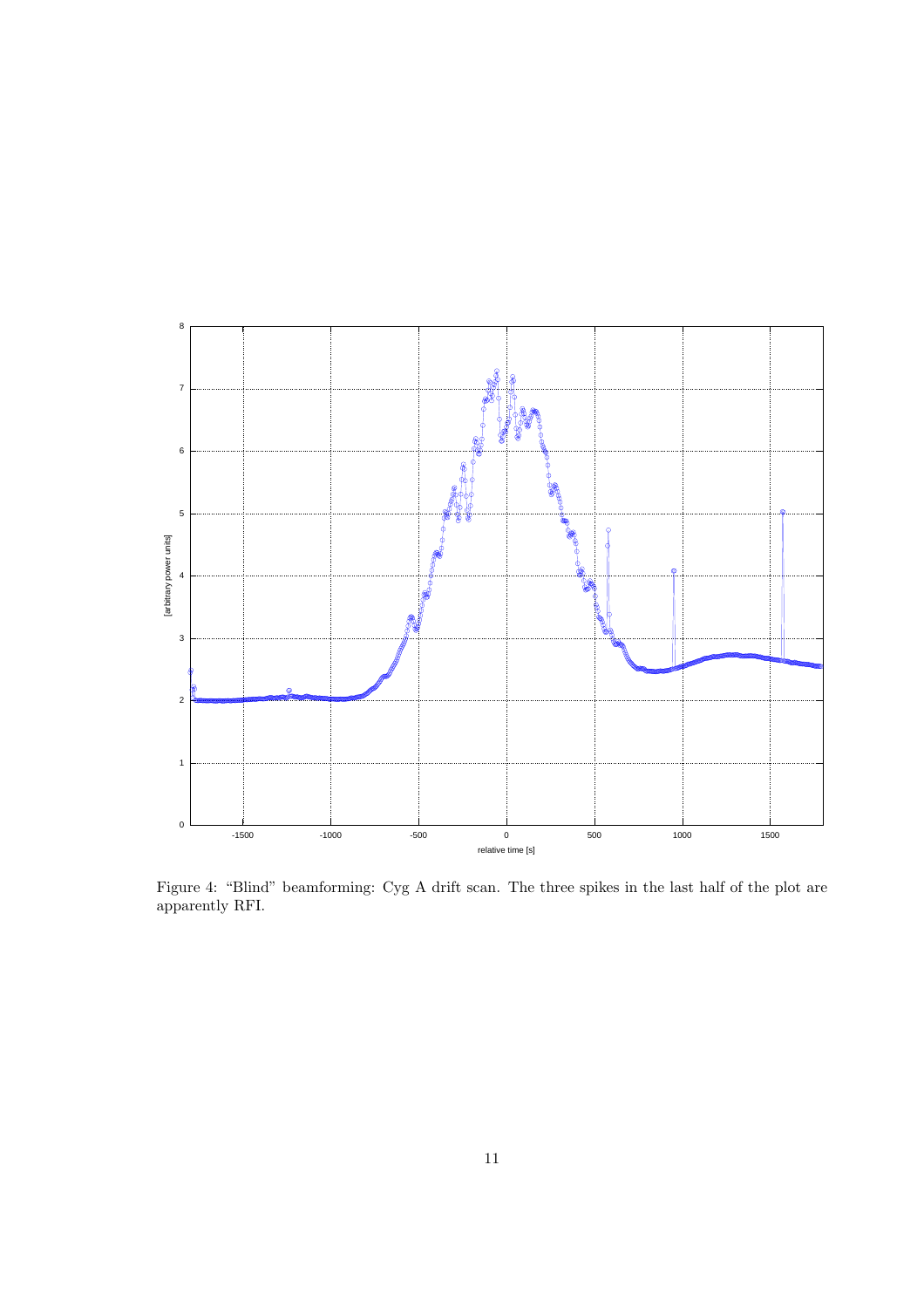

Figure 5: "Blind" beamforming: Same as Figure 5, except now the Cyg A beam is correlated against the outrigger dipole.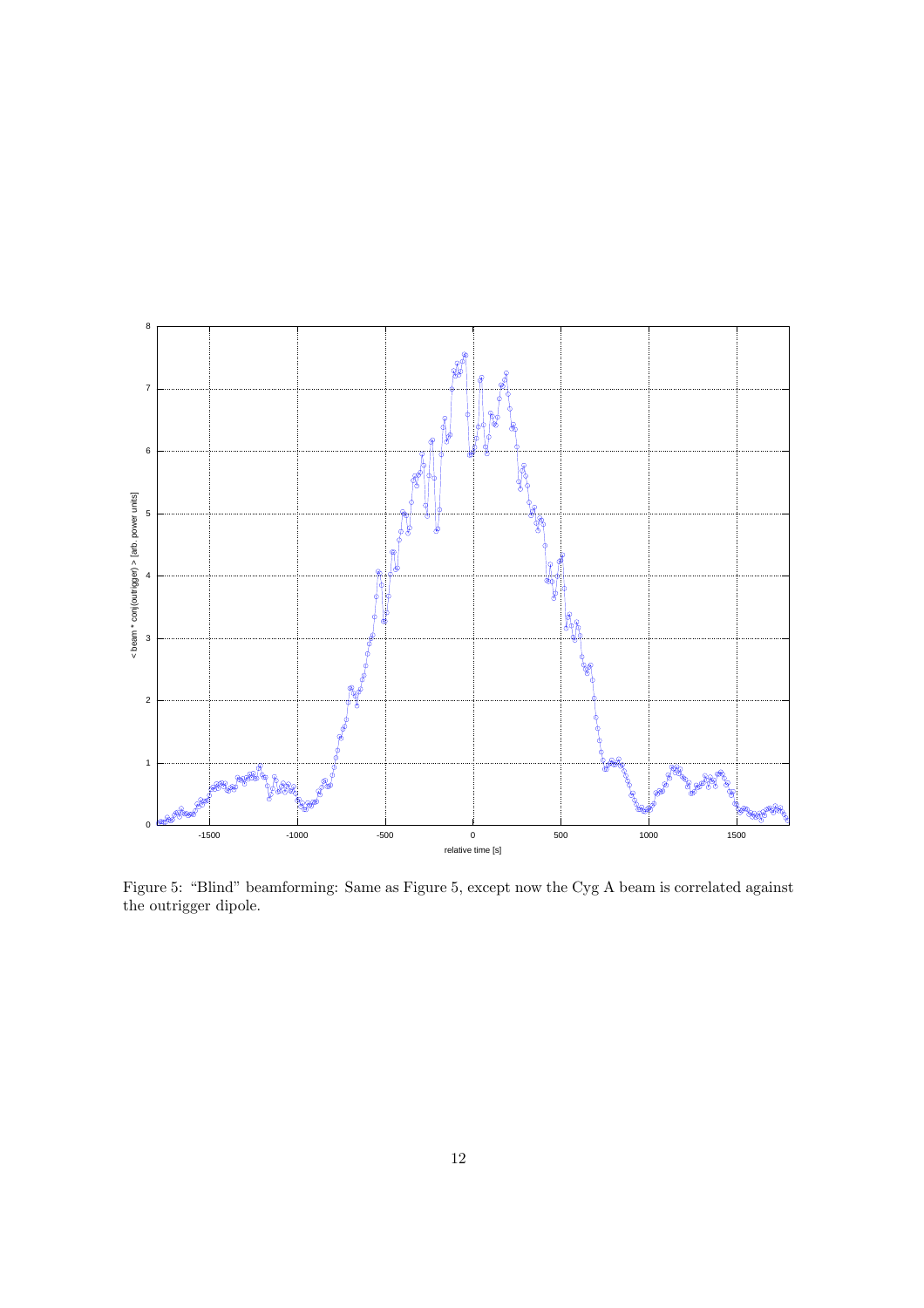

Figure 6: "Blind" beamforming: Same as Figure 5, except now the beam is phased up on Cas A at the midpoint of the dataset, and correlated against the outrigger dipole.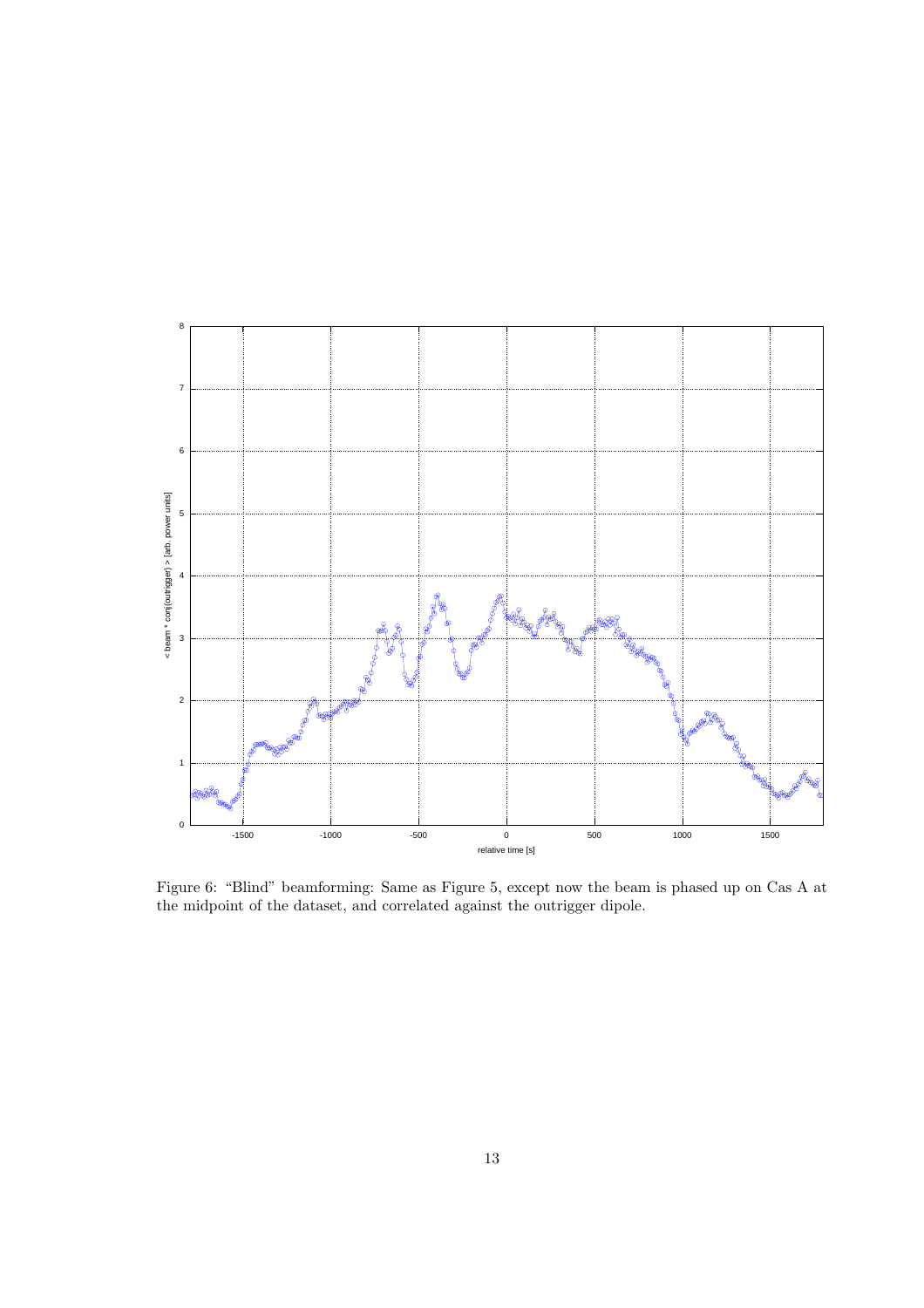

Figure 7: RWR beamforming: Beam repointed to position of Cyg A 15 min (900 s) prior to the midpoint of the dataset, and correlated against the outrigger dipole.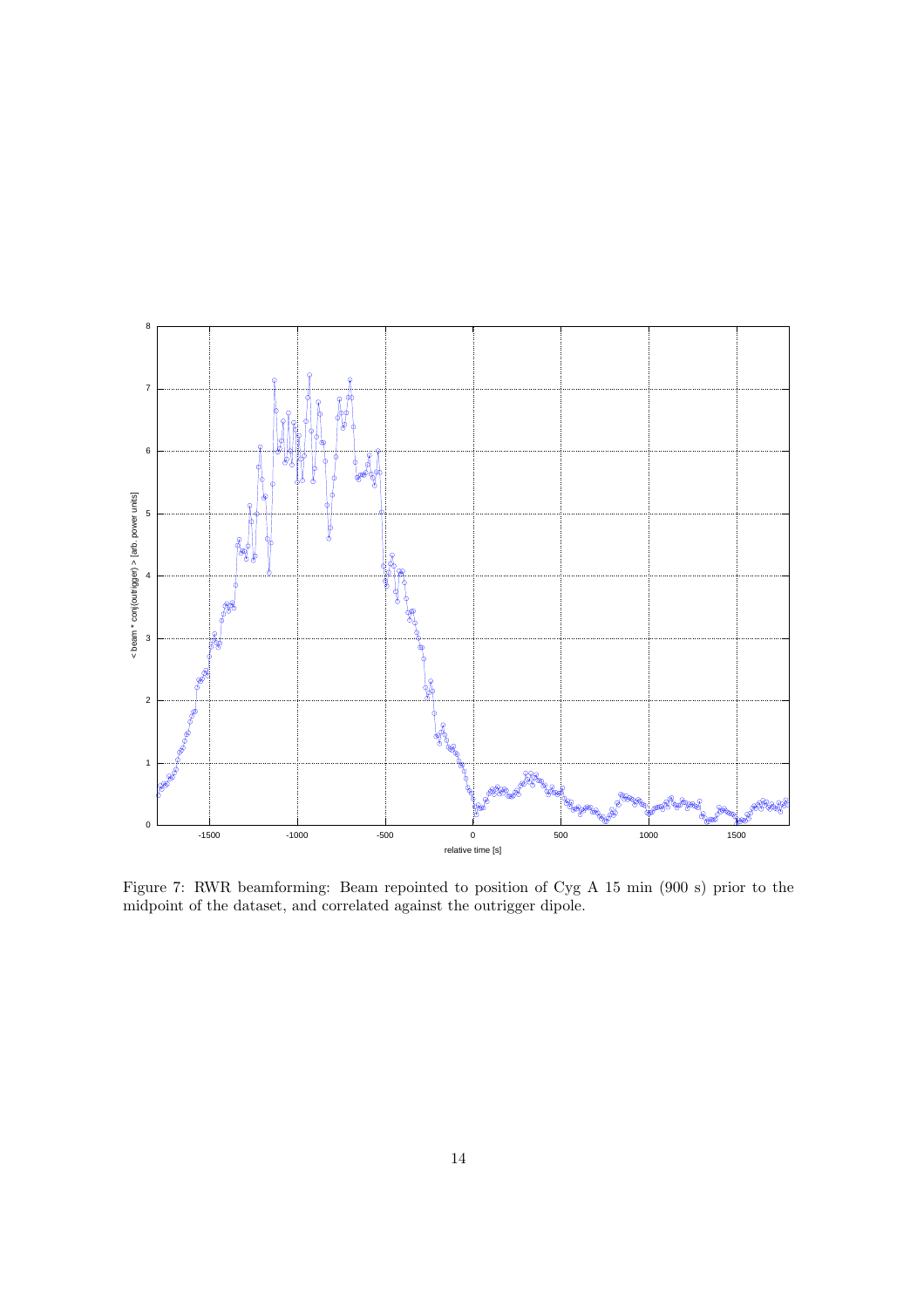

Figure 8: RWR beamforming: Beam repointed to position of Cyg A at the midpoint of the dataset and then shifted 10° toward the horizon (i.e., increasing  $Z$ ), and correlated against the outrigger dipole. (No detectable source expected.)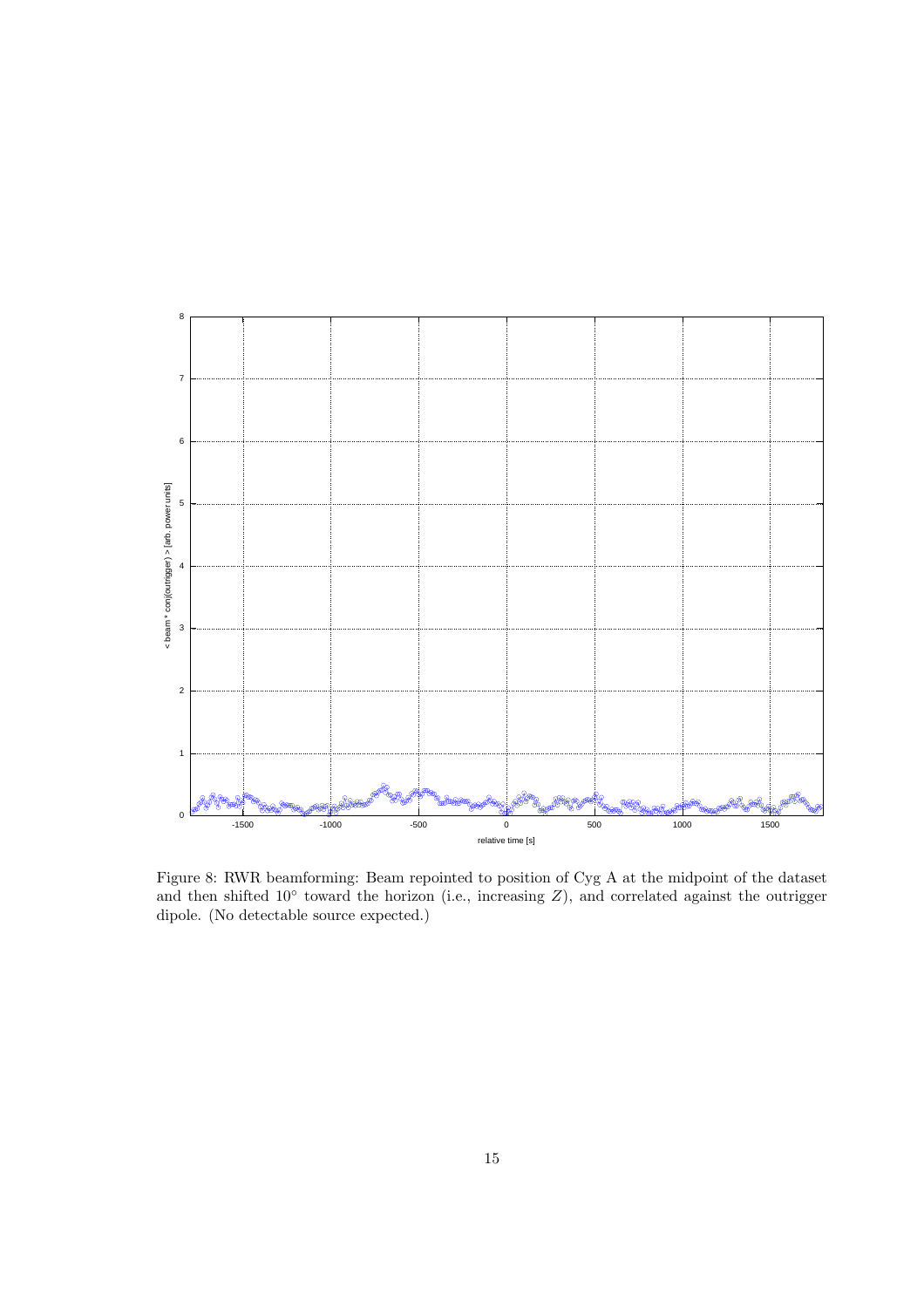

Figure 9: RWR beamforming: Beam repointed to position of Cas A and correlated against the outrigger dipole.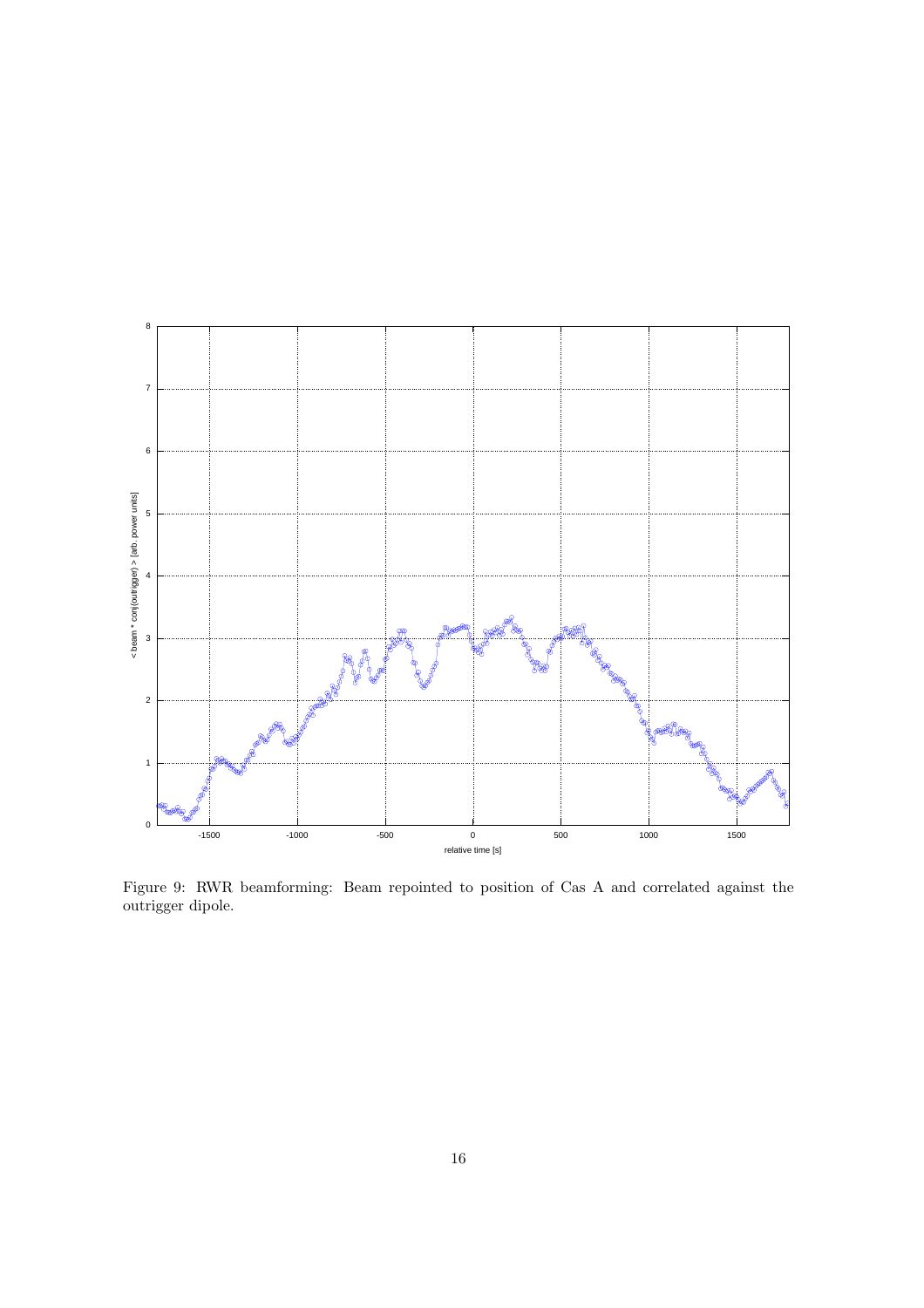# 7 Rapid Variation in Fringe Magnitudes – Ionospheric Scintillation?

It is observed in the results of previous sections that large, rapid oscillations on time scales of roughly 10-100 s seem to accompany source detections. Figure 10 shows an attempt to better understand this phenomenon. Each curve is  $|\rho_{nm}^{(1)}(t)|$  between some antenna n and the outrigger, filtered to exclude Cas A and the DC contributions. Unlike the procedure described in Section 4, in this case the fringe rate filtering excludes *only* these contributions, leaving behind Cyg A and any higher-frequency content. Since Cyg A then dominates and the antenna patterns are presumably relatively constant over the duration of the observation, the magnitude of the filtered fringes is roughly constant, yet with relatively large, distinctly non-noise-like features. The bottom panel shows the incoherent average of all dipole-outrigger baselines, and seems to indicate some features in common between baselines. Further, comparison of the averaged fringe magnitudes to Figures 4 and 5 seems to suggest the that at least some of the same features exist in the beamformer output. Assuming that it is true that the same variations appear in all baselines as well as the beamformer output, it seems likely that the variations are due to a bona fide variation in the source flux, presumably due to ionospheric scintillation. However, additional effort is warranted to confirm that this is the cause, as opposed to some other issue; e.g., long-delay multipath, or an undetected instrumental issue.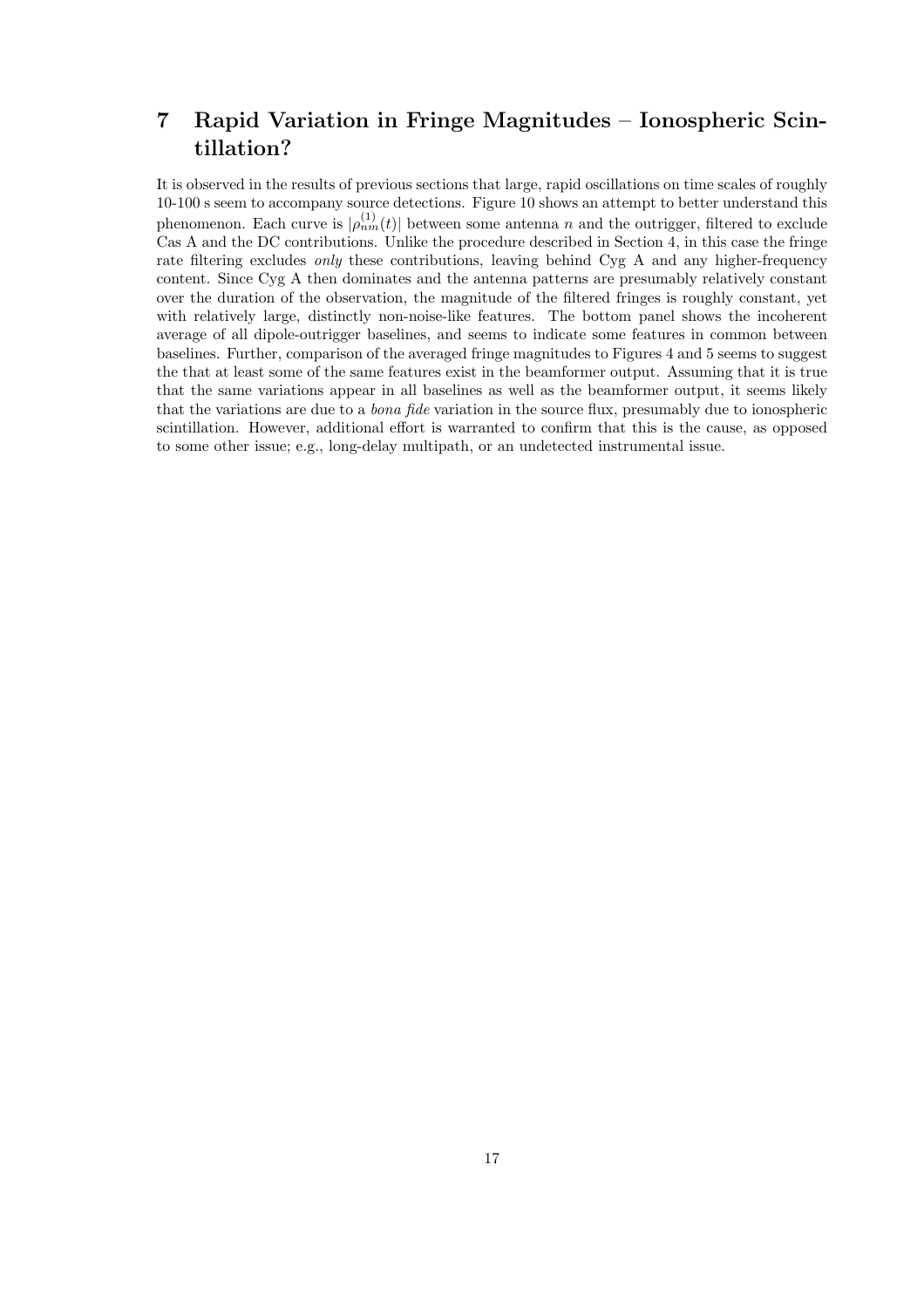

Figure 10: Cyg A fringe magnitudes (filtered to remove Cas A and the DC term). The top three panels are examples from 3 dipole-outrigger baselines; the bottom panel is the incoherent average of all 239 baselines similarly defined.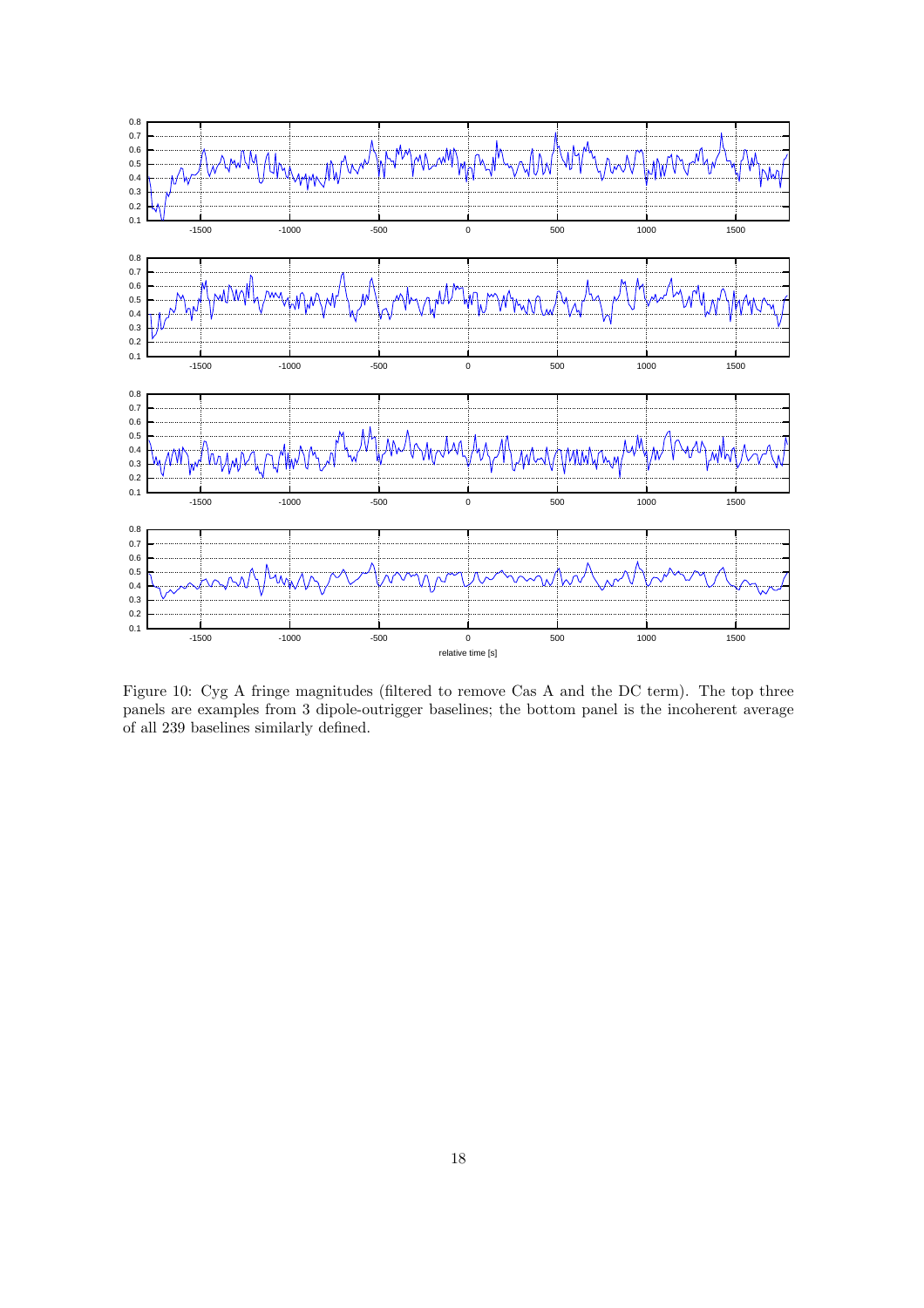# A Document History

 $\bullet$  Version 1 (Sep 13, 2011): First version.